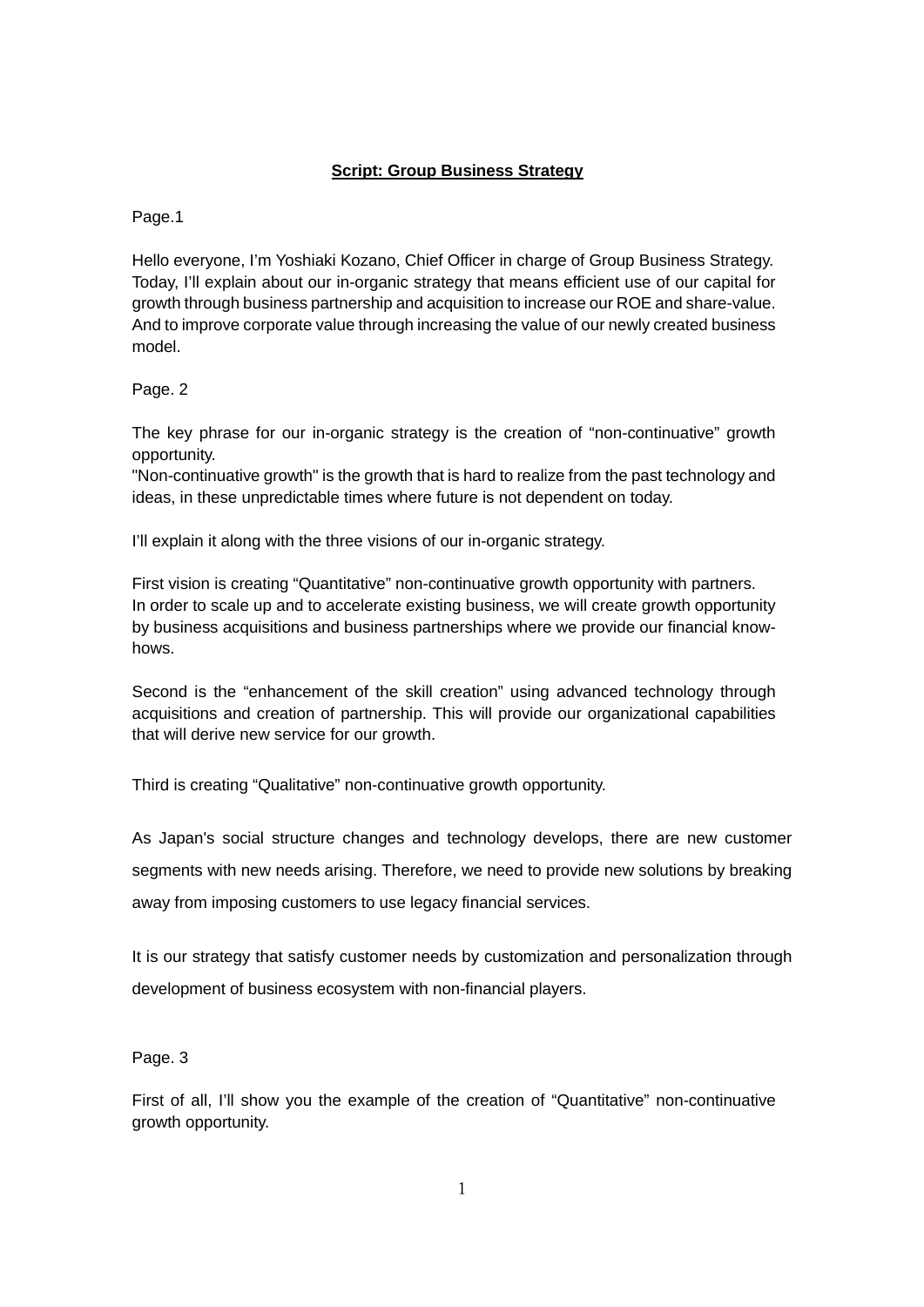Last year, we acquired the shares of Shinko Lease with 80%. Shinko Lease is positioned as a new joint venture between Kobe Steel and Showa Leasing. By adding value from this acquisition, Showa Leasing's construction machinery business will be strengthened.

In the small-scale finance area we have focus on, in order to expand the customer base, we have entered into two Co-Creating Business, one with NTT docomo, and the other with USEN-NEXT HOLDINGS.

Recently, we announced establishment of a new company "Credd Finance" with Seven Bank. This is an initiative to provide small-scale finance services to Seven Bank's more than 200,000 foreign customers in Japan.

We will actively continue to pursue expansion of our customer base through business partnership with other industries and business acquisitions in Japan and overseas, with a focus on small-scale finance while utilizing the capabilities of Shinsei Bank Group.

## Page. 4

Next, I'll explain about "Enhancement of the skill creation" to support "creation of noncontinuative growth opportunity".

Shinsei Bank is pursuing acquisitions, capital alliance, and business partnering, with companies who has advanced technologies with highly familiarity to financial business. The area that's been circled on the left side of this slide is our focus area.

The purpose is as shown on the upper right side of the slide.

Our aim is to develop new skills and techniques in-house through acquisitions and business partnerships in order to make efficient of our existing businesses and to provide solutions in new business domain.

Please look at the example in bottom right of the slide.

Recently, we established the new joint venture company "anew" with OLTA, the pioneer company of online factoring service. OLTA has its original scoring know-how based on around 200,000 customer data by utilizing AI. With their scoring know-how, we realized quick finance service that covers small amount, short term working capital lending needs of SME companies those were not satisfied by conventional banking services.

In other words, a flexible online lending service that can complete operation without man power. That is the company anew.

## Page. 5

Next, I will talk about creating "Qualitative" non-continuative growth opportunity. In order to meet the various needs of customers those solutions were not been able to provide by financial institution solely or by existing services, we will cooperate with partners in different industries and build a new ecosystem.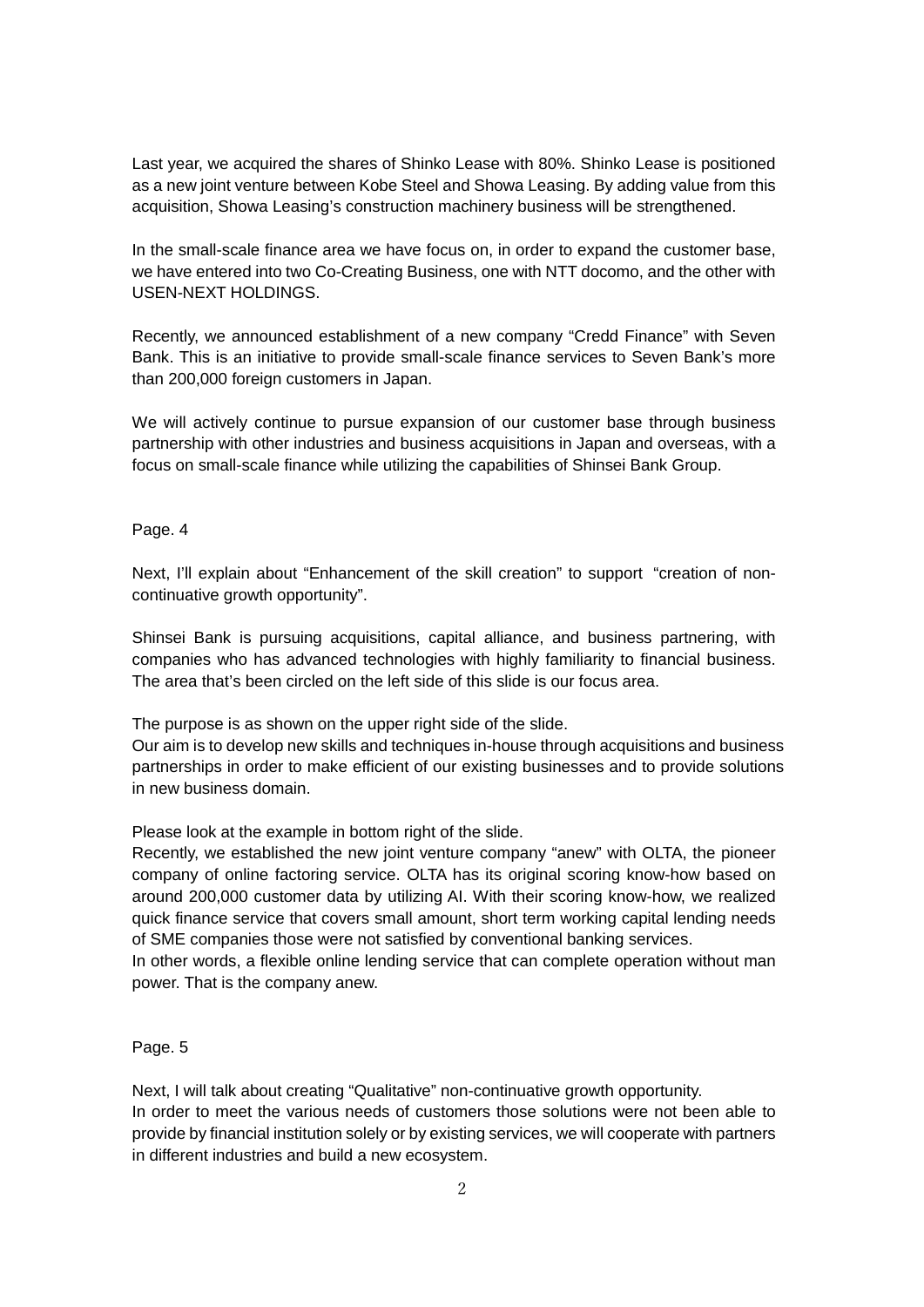Please look at the left side of the slide. We have 3 criteria to identify which segment to focus on.

First, the segment is expected to grow continuously in the future.

And the segment must be an "underserved" market where services are not fully delivered, or an "unserved" market where services do not exist.

In addition, the segment must be "niche", that financial institutions do not currently regard as a strategic target.

Today, I'd like to explain about "Foreign Worker's Ecosystem" which is the most important part of the ecosystem strategy.

Why do we focus on foreigners? Look at the graph on the right side of the slide.

This is the graph forecasting number of the foreign workers in Japan.

Due to the declining birthrate and aging population, the labor shortage in Japan is getting more serious year by year. The number of foreign workers will continue to increase, and it is said that by 2030, it will triple the current number (around 6 million).

Especially, foreigners with "specific skills" status of residence which Japanese government expects to accept 350,000 people over the next five years, is expected to grow continuously.

Page. 6

So, are we able to provide an environment where the foreigner can work and live better? Please look at the figure on the left side. The light blue part shows the flow after once they decided to live in Japan.

The gray area around it is an event that they experience individually. Various troubles (pain points) arise in here.

It takes time to open a bank account after coming to Japan. They cannot get credit cards. They cannot rent apartment because they don't have guarantors. Even after they are familiar with living in Japan, they want to improve their Japanese language skills, but they lack advice. They want to have housing loans and student loans. Foreigners have various pain points after coming to Japan, regardless of whether those are financial, or nonfinancial, needs. For a few years, they continue suffering through this pain period.

Then, how does the Shinsei Bank Group find a way out?

Of course, we never provide all of the solution by ourselves.

We believe that "data utilization" and "cross-industry collaboration" are key to finding the way out.

The other day, we established "Shinsei Bridge" as a subsidiary of Shinsei Bank. This company is named to become a bridge between foreigners, non-financial companies which hire them and Shinsei Bank Group ourselves.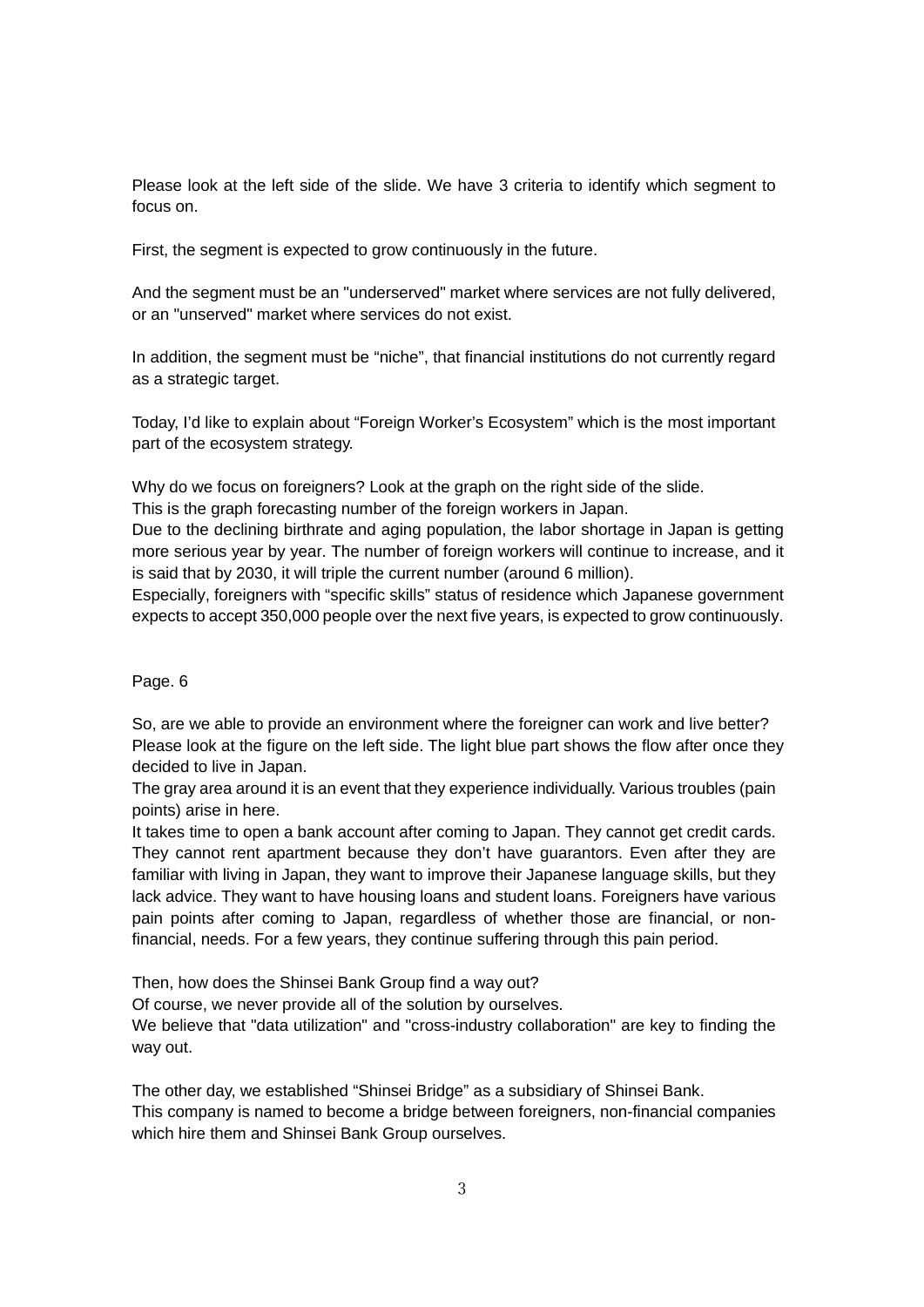"Shinsei Bridge" will provide services in corporation with non-financial industries, starting from before arrival to after few years of settling down in Japan.

Plus, we will provide more attractive values to underserved foreign workers by accumulating and analyzing various behavioral data acquired through this service.

For example, to evaluate foreigners who do not have a credit score, we will analyze their Japanese language study records and employment attendance records to generate credit worthiness and provide credit for finance plus alpha.

In other words, utilizing data to deepen customer understanding is a virtuous cycle that

positively influences customer behavior patterns.

We want to make the society that encourages inclusion to have foreign students and workers settle down for a longer time in Japan. We'd like to cooperate with partners in nonfinancial industries that have similar feelings to create a symbiotic society that is tolerant of diversity and contribute to solve the social problem of labor shortage in Japan. I think so.

We want to position ourselves as an intermediary for the future. I put such an intention in "Bridge".

## Page. 7

We are working with partner of a major temporary staffing agency who can provide solutions together.

We can see the examples from the middle to the bottom of the slide what we have in mind now..

Financial services such as opening and managing bank accounts, remittance, wallet functions, and prepayment of salary. Support for improving Japanese language skills and work-related training.

We will also support employment matching which will suit foreigners.

As for learning Japanese language, we'll work with Japanese language schools and educators.

Employment training, we are exploring the possibility of business partnership with registered support organizations.

Finally, as a summary of this presentation.

To make Japanese society better, new technology and service that is a driver of the noncontinuative growth that is necessary to support the new employment form and labor market system is necessary. We think the non-continuative changes that new technology